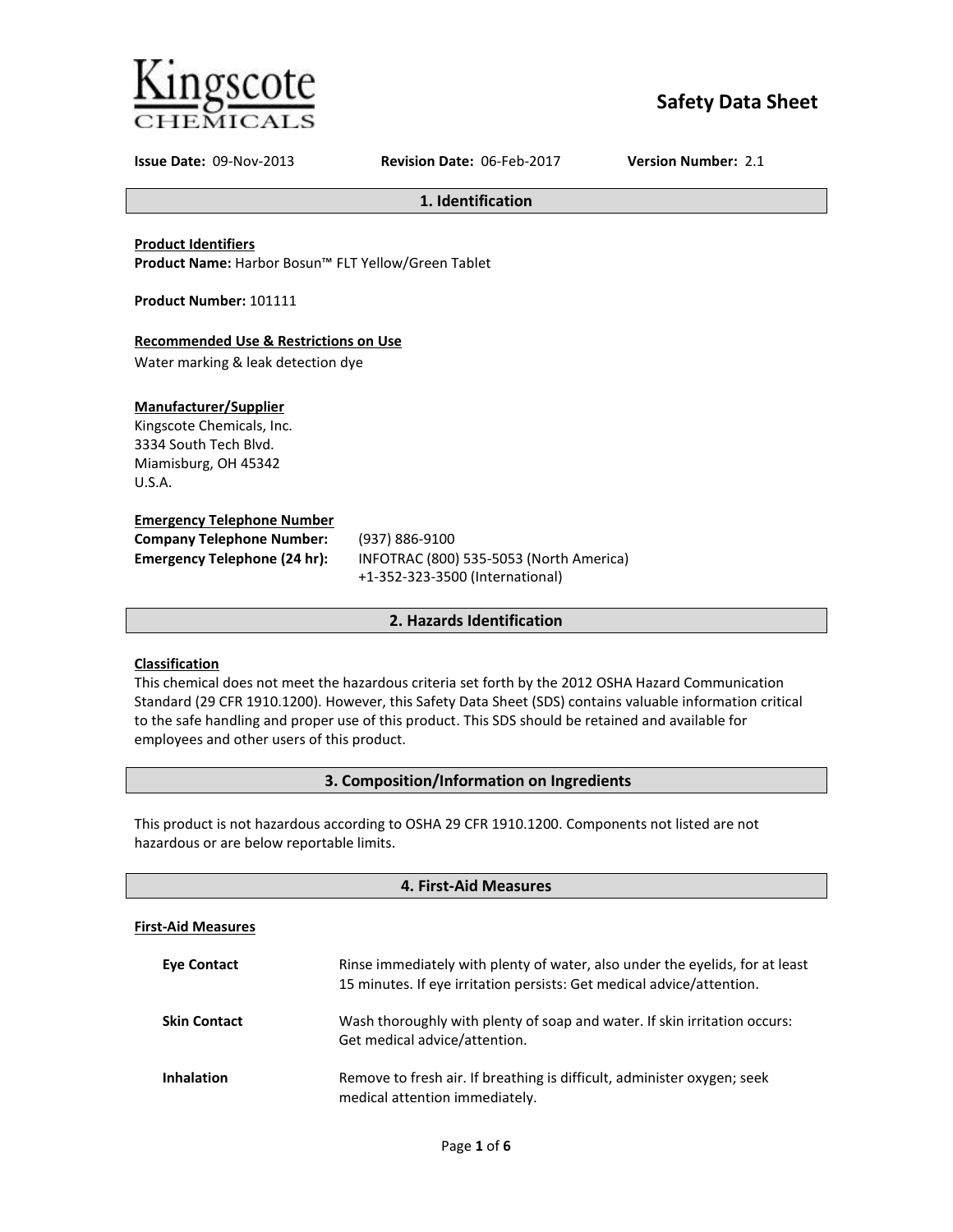**Ingestion** Rinse mouth. DO NOT induce vomiting. Drink plenty of water. Never give anything by mouth to an unconscious person. Get medical attention if large quantities were ingested or if nausea occurs.

#### **Most Important Symptoms and Effects**

**Symptoms** Will cause staining of the skin on contact. May cause eye irritation. Inhalation of dust may cause respiratory irritation. Ingestion may cause urine to be a yellow/green color until the dye has been washed through the system.

#### **Indication of Any Immediate Medical Attention and Special Treatment Needed**

**Notes to Physician** Treat symptomatically.

#### **5. Fire-Fighting Measures**

#### **Suitable Extinguishing Media**

Water spray (fog). Carbon dioxide (CO2). Dry chemical.

#### **Unsuitable Extinguishing Media**

Not determined

## **Specific Hazards Arising from the Chemical**

Remote possibility of dust explosion. Burning may produce oxides of carbon and nitrogen (NOx).

#### **Protective Equipment and Precautions for Firefighters**

Wear self-contained breathing apparatus pressure-demand, MSHA/NIOSH (approved or equivalent) and full protective gear.

#### **6. Accidental Release Measures**

### **Personal Precautions, Protective Equipment and Emergency Procedures**

| <b>Personal Precautions</b>                                 | Use personal protective equipment as recommended in Section 8.                                                    |
|-------------------------------------------------------------|-------------------------------------------------------------------------------------------------------------------|
| <b>Environmental Precautions</b>                            | Prevent from entering into soil, ditches, sewers, waterways and/or<br>groundwater. See Section 12 and Section 13. |
| <b>Methods and Material for Containment and Cleaning Up</b> |                                                                                                                   |
| <b>Methods for Containment</b>                              | Prevent further leakage or spillage if safe to do so.                                                             |

| <b>Methods for Cleaning Up</b> | Sweep up and collect into suitable containers for disposal. Flush area<br>with water. |
|--------------------------------|---------------------------------------------------------------------------------------|
|                                |                                                                                       |

#### **7. Handling and Storage**

### **Precautions for Safe Handling**

| <b>Advice on Safe Handling</b> | Handle in accordance with good industrial hygiene and safety practices. |
|--------------------------------|-------------------------------------------------------------------------|
|                                | Use personal protection recommended in Section 8. Avoid contact with    |
|                                | skin, eyes, or clothing. Avoid breathing dusts. Contaminated clothing   |
|                                | should not be allowed out of the workplace.                             |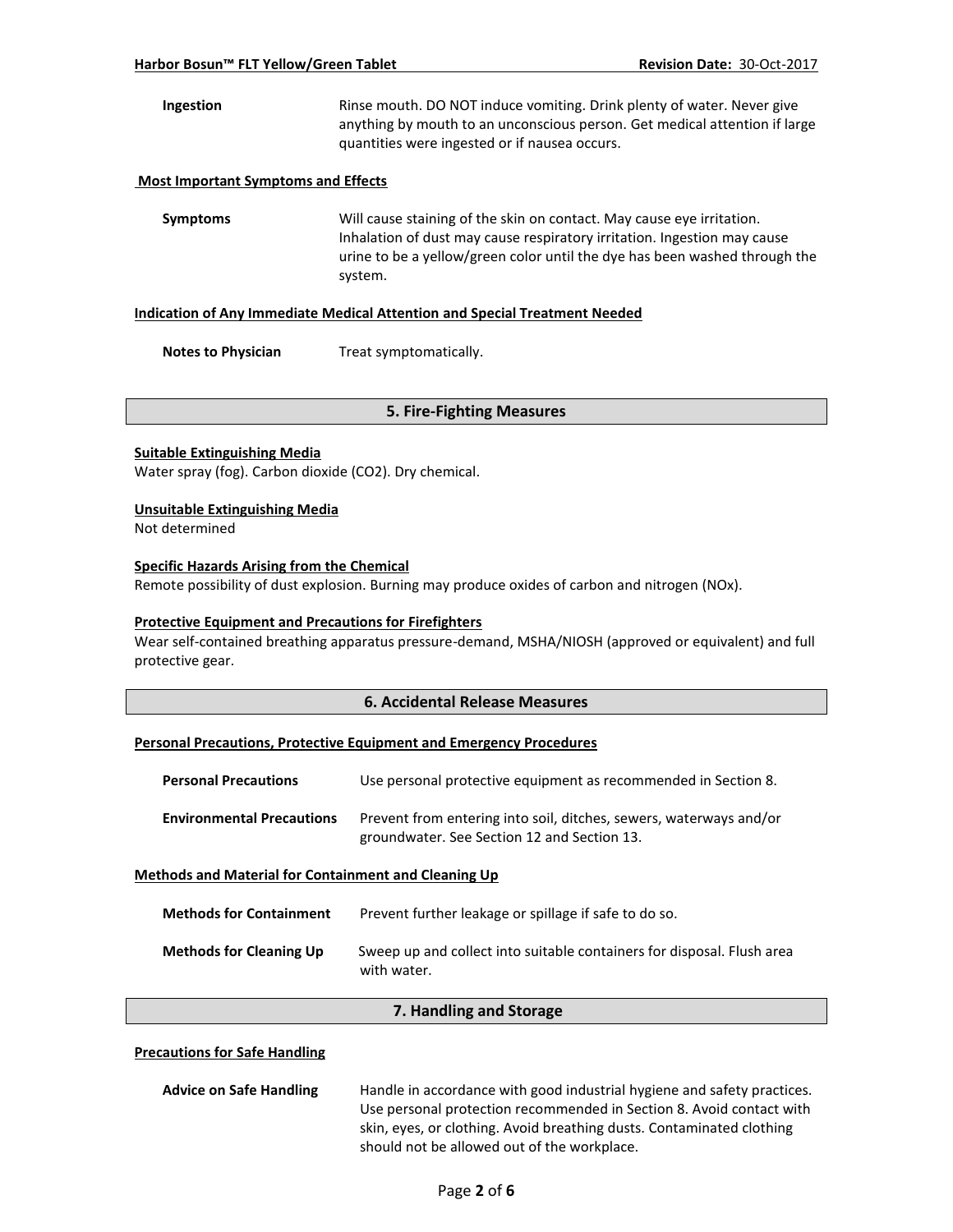# **Conditions for Safe Storage, Including Incompatibilities**

| <b>Storage Conditions</b>     | Keep container tightly closed and store in a cool, dry, and well-<br>ventilated area. Store away from heat, sparks, open flame or any other<br>ignition source. |
|-------------------------------|-----------------------------------------------------------------------------------------------------------------------------------------------------------------|
| <b>Incompatible Materials</b> | Bromine trifluoride. Lithium. Strong acids, bases, and oxidizing agents.                                                                                        |

# **8. Exposure Controls / Personal Protection**

#### **Exposure Guidelines**

This product, as supplied, does not contain any hazardous materials with occupational exposure limits established by the region specific regulatory bodies.

#### **Engineering Controls**

Ensure adequate ventilation, especially in confined areas. Eyewash stations. Showers.

#### **Individual Protection Measures, Such as Personal Protective Equipment:**

| <b>Eve/Face Protection</b>        | Avoid contact with eyes.                                                |
|-----------------------------------|-------------------------------------------------------------------------|
| <b>Skin &amp; Body Protection</b> | Rubber gloves. Suitable protective clothing.                            |
| <b>Respiratory Protection</b>     | Use NIOSH-approved dust mask if dusty conditions exist.                 |
| <b>Hygiene Measures</b>           | Handle in accordance with good industrial hygiene and safety practices. |

# **9. Physical and Chemical Properties**

### **Information on Basic Physical and Chemical Properties**

| <u>miumation on basic Physical and Chemical Properties</u> |                                                                 |                       |                |
|------------------------------------------------------------|-----------------------------------------------------------------|-----------------------|----------------|
| <b>Physical State</b>                                      | Solid                                                           | Odor                  | None apparent  |
| Appearance                                                 | Orange tablet                                                   | <b>Odor Threshold</b> | Not determined |
| Color                                                      | Orange                                                          |                       |                |
|                                                            |                                                                 |                       |                |
| <b>Property</b>                                            | Values                                                          |                       |                |
| рH                                                         | Not applicable                                                  |                       |                |
| <b>Melting/Freezing Point</b>                              | Not applicable                                                  |                       |                |
| <b>Boiling Point/Range</b>                                 | Not applicable                                                  |                       |                |
| <b>Flash Point</b>                                         | Not applicable                                                  |                       |                |
| <b>Evaporation Rate</b>                                    | Not applicable                                                  |                       |                |
| Flammability (solid, gas)                                  | Not flammable                                                   |                       |                |
| <b>Upper Flammability Limits</b>                           | Not applicable                                                  |                       |                |
| <b>Lower Flammability Limits</b>                           | Not applicable                                                  |                       |                |
| <b>Vapor Pressure</b>                                      | Not applicable                                                  |                       |                |
| <b>Vapor Density</b>                                       | Not applicable                                                  |                       |                |
| <b>Relative Density</b>                                    | Not applicable                                                  |                       |                |
| <b>Specific Gravity</b>                                    | Not applicable                                                  |                       |                |
| Solubility                                                 | Highly soluble in water with small amounts of insoluble residue |                       |                |
| <b>Partition Coefficient</b>                               | Not determined                                                  |                       |                |
| <b>Auto-ignition Temperature</b>                           | Not determined                                                  |                       |                |
| <b>Decomposition Temperature</b>                           | Not determined                                                  |                       |                |
| <b>Viscosity</b>                                           | Not determined                                                  |                       |                |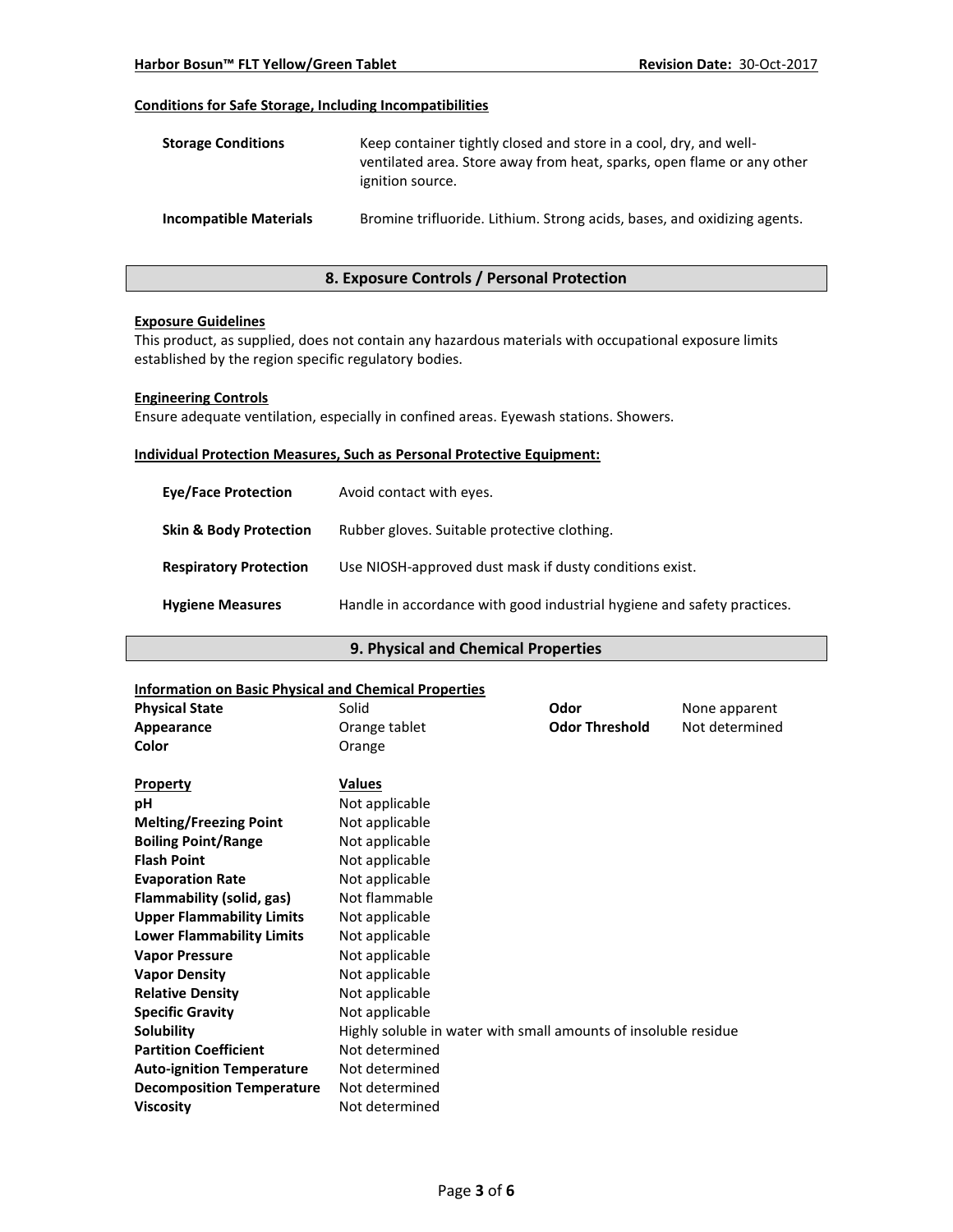# **10. Stability and Reactivity**

#### **Reactivity**

Not reactive under normal conditions.

# **Chemical Stability**

Stable under recommended storage conditions.

#### **Possibility of Hazardous Reactions**

None under normal processing.

#### **Conditions to Avoid**

Keep separated from incompatible substances. Keep out of reach of children.

#### **Incompatible Materials**

Bromine trifluoride. Lithium. Strong acids, bases, and oxidizing agents.

#### **Hazardous Decomposition Products**

Oxides of carbon and nitrogen (NOx).

# **11: Toxicological Information**

#### **Information on Likely Routes of Exposure**

| <b>Inhalation</b>   | Avoid inhalation of dust.            |
|---------------------|--------------------------------------|
| Ingestion           | Do not ingest.                       |
| <b>Skin Contact</b> | May cause an allergic skin reaction. |
| <b>Eye Contact</b>  | Avoid contact with eyes.             |

# **Delayed, Immediate, and Chronic Effects from Short- and Long-Term Exposure**

May cause an allergic skin reaction.

# **Numerical Measures of Toxicity**

Not determined

# **Symptoms Associated with Exposure**

See Section 4 of this SDS for symptoms.

# **Carcinogenicity**

| <b>NTP</b>  | None |
|-------------|------|
| <b>IARC</b> | None |
| <b>OSHA</b> | None |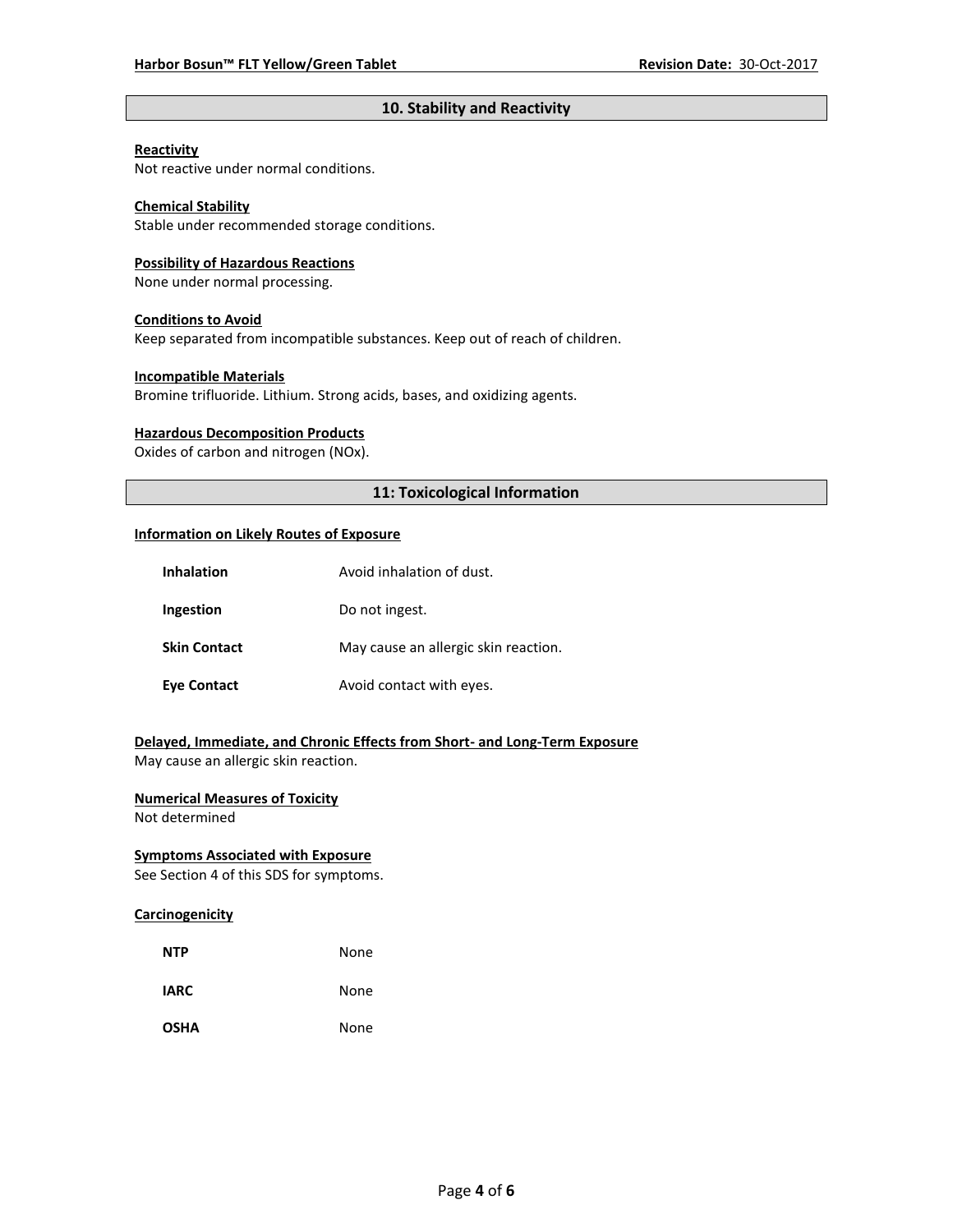# **12. Ecological Information**

### **Ecotoxicity**

This product is not classified as environmentally hazardous. However, this does not exclude the possibility that large or frequent spills can have a harmful or damaging effect on the environment.

#### **Component Information**

Not available

# **Persistence/Degradability**

This product is biodegradable.

#### **Bioaccumulation**

Not determined

## **Mobility**

Not determined

#### **Other Adverse Effects**

Not determined

# **13. Disposal Considerations**

#### **Waste Disposal Methods**

Dispose of in accordance with federal, state, and local regulations.

#### **Contaminated Packaging**

Do not re-use empty containers.Dispose of containers in accordance with federal, state, and local regulations.

# **14. Transport Information**

#### **Note**

See current shipping paper for most up-to-date shipping information, including exemptions and special circumstances.

| DOT         | Not regulated |
|-------------|---------------|
| IATA        | Not regulated |
| <b>OMDG</b> | Not regulated |

#### **15: Regulatory Information**

#### **International Inventories**

Not determined

#### **U.S. Federal Regulations**

**CERCLA** This material, as supplied, does not contain any substances regulated as hazardous substances under the Comprehensive Environmental Response Compensation and Liability Act (CERCLA) (40 CFR 302) or the Superfund